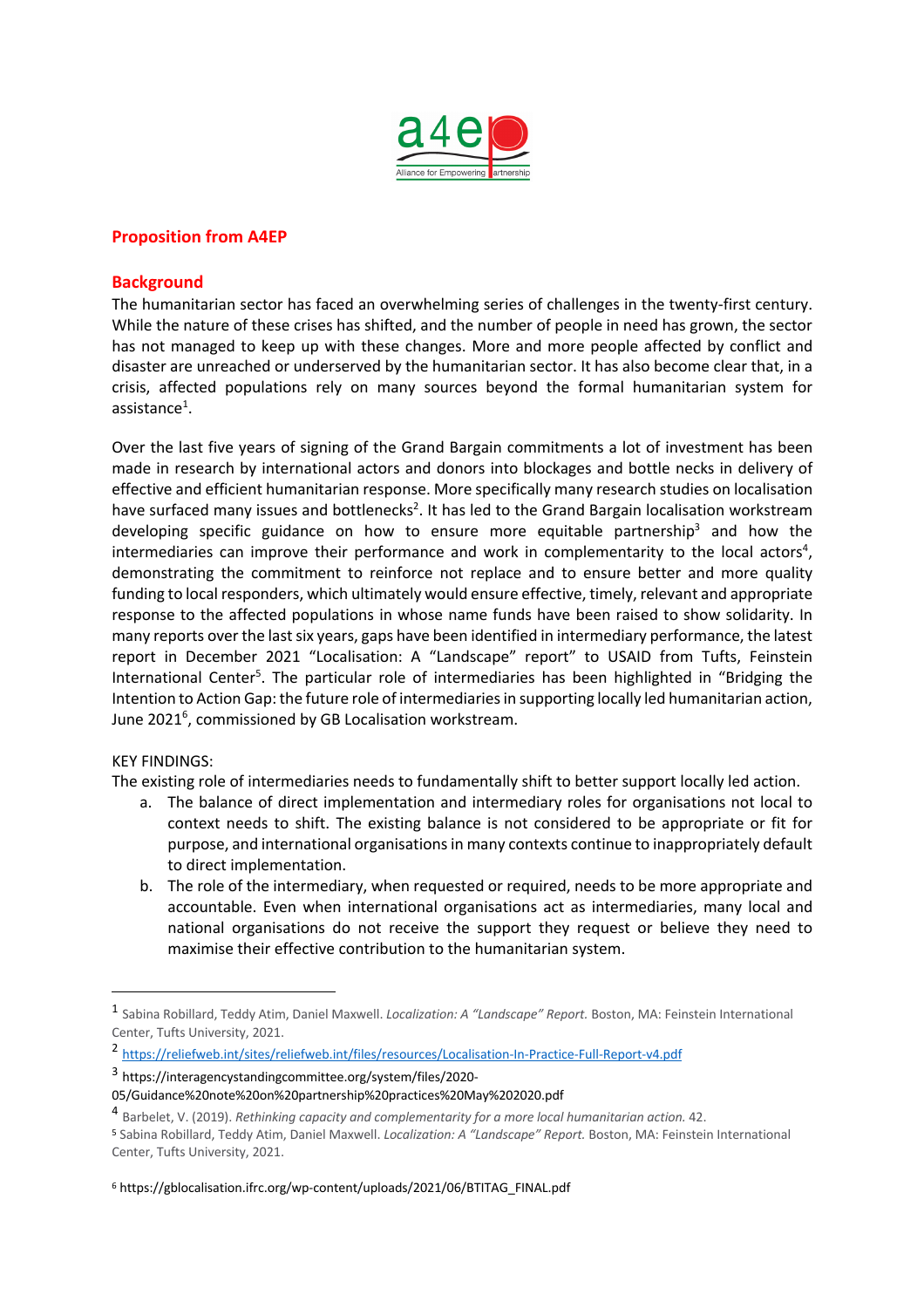c. Barriers preventing change are currently far more powerful than the triggers that will motivate change<sup>7</sup>.

Change is required in three key areas to achieve a more effective future role for intermediaries. Concrete changes are required in the motivation for change; the opportunity for intermediaries to make easy choices that will effectively support change; and the deployment of capabilities that are adapted according to actor and context to ensure a fit-for-purpose contribution<sup>8</sup>.

## **The intermediary caucus**

The Grand Bargain V2.0 framework, while proposing the need of caucuses clearly states the following:

One of the recommendations for the Grand Bargain V2.0 framework is, "…*coming from all constituencies and workstreams, is the need to elevate discussions and decision-making to a more political, strategic level. The Facilitation Group has therefore developed a proposal around "caucuses", which involves relevant and concerned Signatories - "coalitions of the willing" - that agree to monitor, drive and encourage progress on specific commitments at the Political level*.

What we understand from different documents, "*A caucus is meant to unblock a political bottleneck at an elevated level*".

Given the above, we truly expect the caucus to be bold in diagnosing the problems and prescribing the recommendations accordingly. To us the current draft largely looks to be written from the International perspective with reference to International frameworks. We would like to recommend that the draft should reflect the Southern perspective equally. We would like to make following recommendations for your consideration:

**Wider context**: There seems to be excessive focus on context facing protracted crises and where the UN system is strong. However, any reform process must acknowledge that humanitarian actions happen in a lot more contexts too, where power imbalance equally prevails. Therefore, a reform process should apply universally acknowledging the role of UN and non-UN actors.

**Reinforce, do not Replace**: In spite of it being part of the language of the Grand Bargain and one of the commitments in Agenda for Humanity, we haven't seen much political commitments and action among the intermediaries. They continue replacing local actors in the contexts where they see more possibility of fundraising. This practice has seriously undermined full realisation of intellectual capacity of local actors as they are often used as sub-contractor or cheap implementors of the programme designed by intermediaries. Civil society movement evolves from local realities and it is important for them to retain the intellectual capacity for bringing about transformative change in their own societies. The current neo-colonial mode of operating is doing serious harm to that process. The role of intermediaries need to be adapted so that the local CSOs remain independent while benefitting from complementarity from international actors. A partnership model should ensure synergy instead of at the cost of local actors and entrenching power of international actors are country level.

**A clear definition of Intermediaries**: Even in the sixth year of the GB, we still do not have a clear definition of intermediaries and local/national actors largely because of the vested interest of intermediaries, which we witnessed right from the Localisation Marker Working Group (LMWG) process. It is important for the caucus to define who the intermediaries are. The country offices of global INGOs must be considered part of their global confederation, instead of using the flawed IASC

<sup>7</sup> P5-6.

<sup>8</sup> Ibid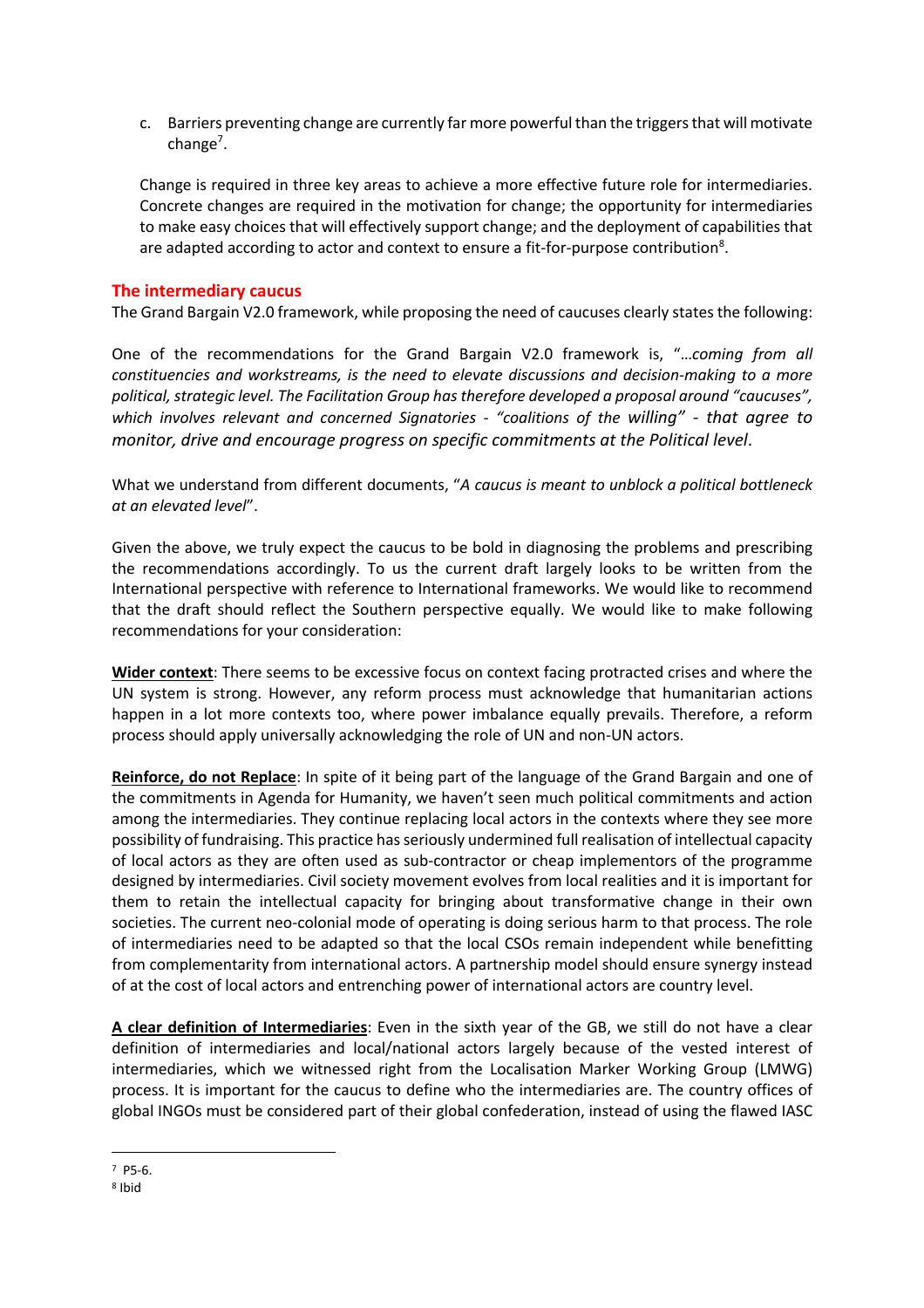Definition to qualify their country offices as local or national. This is the bold political stance we expect from the caucus. *We need to address the political barriers instead of trying to be politically correct and safeguarding interests of the most powerful and influential actors.* Intermediaries can be national or international organisations.

**Equal partnership**: As stated earlier, the local intellectual capacity has been eroding because of the flawed partnership pattern. We understand the limitations of donors of not being able to work through multiple partnerships, hence the need of intermediaries. However, that must not mean systematic marginalisation, subordination and exploitation of local actors. To address this challenge, the caucus must emphasize upon tripartite partnership between donor, intermediaries, and local actors. ECHO presents a good example of that. A tripartite partnership will bring in transparency, visibility and acknowledgement of the role of local actors and will also provide much-needed institutional strengthening to them. A tripartite partnership will also clearly define the unique and complementary roles being played by intermediaries and local actors.

**Humanitarian actors are for a change, not only for distribution of goods**: Humanitarian actions can't be episodic. This has been recognised in the GB commitment to triple nexus approach. While defining the role of intermediaries, a nexus approach, unearmarked and multi-year funding should also be recommended so that local actors could embark upon a transformative process instead of just addressing immediate humanitarian needs. We must acknowledge that disasters are manifestations of complex underlying factors which need long-term and systematic programme for durable solutions.

**Institutional strengthening**: Local organisations continue being unsustainable as they still don't get adequate operational cost, overhead and long-term funding. One of the indicators for intermediaries must be the institution building support they have provided to their local partners. Donors must include it as one of the key criteria while finalising partnership with intermediaries.

**Safe space**: Given the power imbalance, local actors still don't dare to speak up if they are into an exploitative partnership. They fear losing funds if challenge intermediaries. Given that, a safe space must be created for local actors to speak up confidently. Perhaps the caucus could consider appointing a Humanitarian Ombudsman to provide that confidence to local actors.

We recommend that an Intermediary Code of Conduct should be established with following themes to encourage behaviour change and add value to the partnership and which delivers best outcomes for the communities affected by crisis . A score card can be established to increase accountability and measure progress.

- 1. Developing clear and transparent partnership selection criteria and a Tripartite Partnership agreements that includes roles and responsibilities of all parties, risks are shared, and mitigation measures are mutually agreed, including to ensure safeguarding is addressed.
- 2. Ensuring project budgets include funds for local partners, relevant to the context and needs, for: 1) overheads including set-up costs; 2) indirect costs (as % of project budget); 3) assets vital for project implementation, safety and/or organisational financial sustainability;
- 3. Intermediaries analysing and addressing internal bureaucratic and capacity issues, leading to reduced bureaucratic burden for partners, as much as possible, while maintaining minimum requirements and accountability. Contextualisation, simplification and flexibility need to be the key guiding criteria<sup>9</sup>.

<sup>9</sup> Positioning Paper on Localisation and Intermediary role by Myanmar Civil Society, January 2022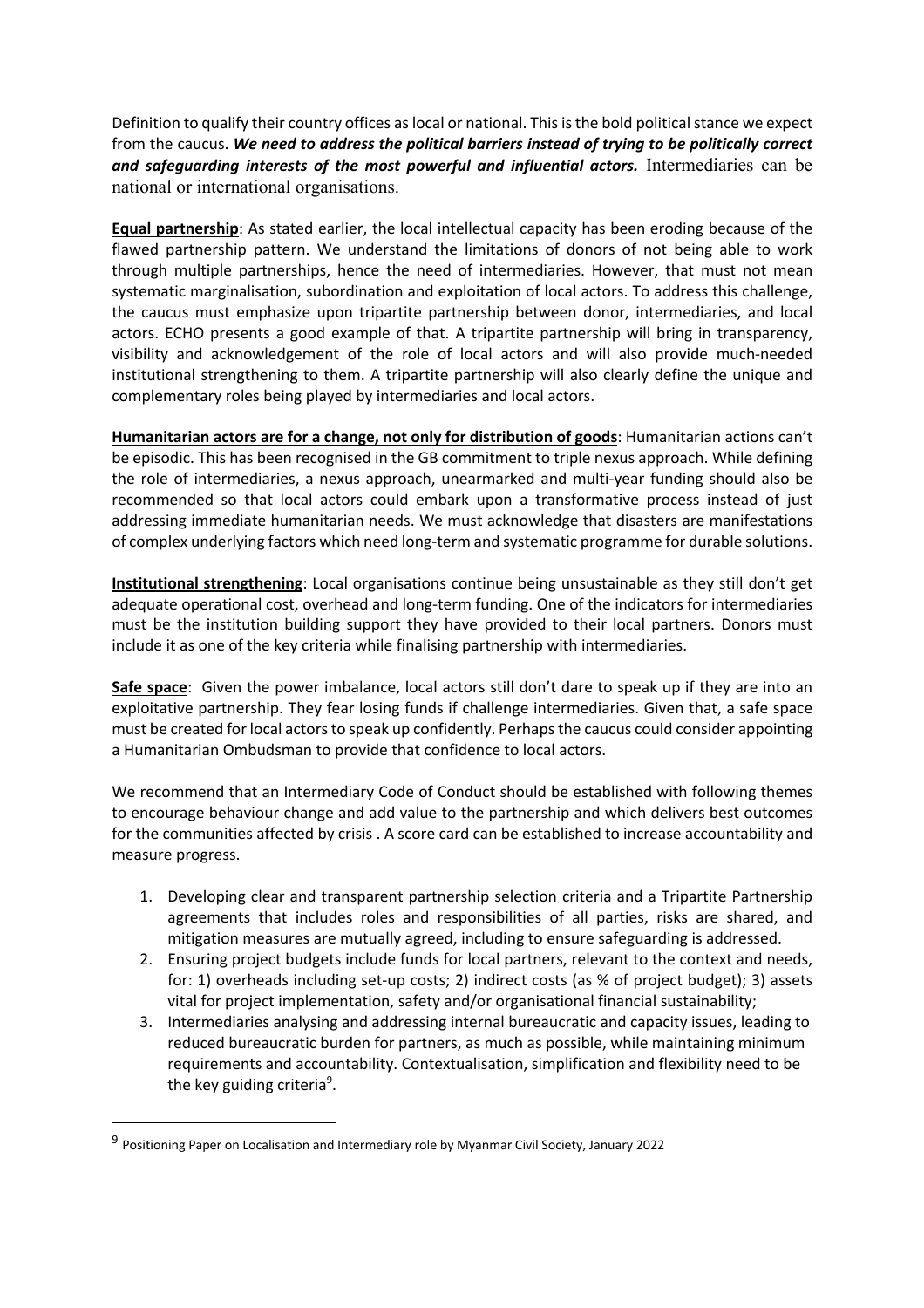- 4. Establishing a of common portal for due diligence requirement of local actors to lessen the burden of submitting to different requirements of different agencies.
- 5. Clearly allocating institutional strengthening in core funding allocations where possible.
- 6. Identifying clear outcome of capacity strengthening and role change and agreed between partners
- 7. Demonstrating transparency by fully sharing financial information on budgets and donors with partners and reporting financial information in the IATI on how much is provided to the partners, including breakdowns and develop a national level dashboard for improving transparency and accountability.
- 8. Building into the agreement a feedback mechanism between the intermediary and local partners to inform decisions for continuing improvement of partnership practice. Feedback channel to the back donor is provided in the agreement that can be used as needs arise.
- 9. Intermediary and local partners to ensuring accountability to the affected population by inclusion in the partnership agreement provision of access of recipient of aid to a safe feedback mechanism that has channel to back donors.
- 10. Jointly deciding and clearly communicating the nature of the relationship and the work being carried out.

We suggest that the Code could be piloted in a few countries where country level localisation dialogue has taken place. Philippines is the latest country to be hit by Typhoon Rai. Review after six months or a Real Time Evaluation could document progress and learning from implementing the code can be integrated further.

Lastly, we would expect the caucus to suggest for revolutionary actions by the intermediaries in addressing the barriers in strengthening the local response mechanism, which are currently denying a just and efficient response to the affected population. Feedback from local actors and recipient of aid should be given value by donors. Endorsements or preferred intermediary by local actors be considered an incentive to intermediaries that may have demonstrated good partnership practice. We have witnessed several reform processes ending by scantly influencing the humanitarian architecture. In the sixth year of the GB, we must show determination to bring about the much-awaited change. We exist for the people who are in dire need of humanitarian assistance, who are desperate for a normal life like us. They should be central to our policies and practice. Any attempt to be politically correct would not help us to achieve what we want to.